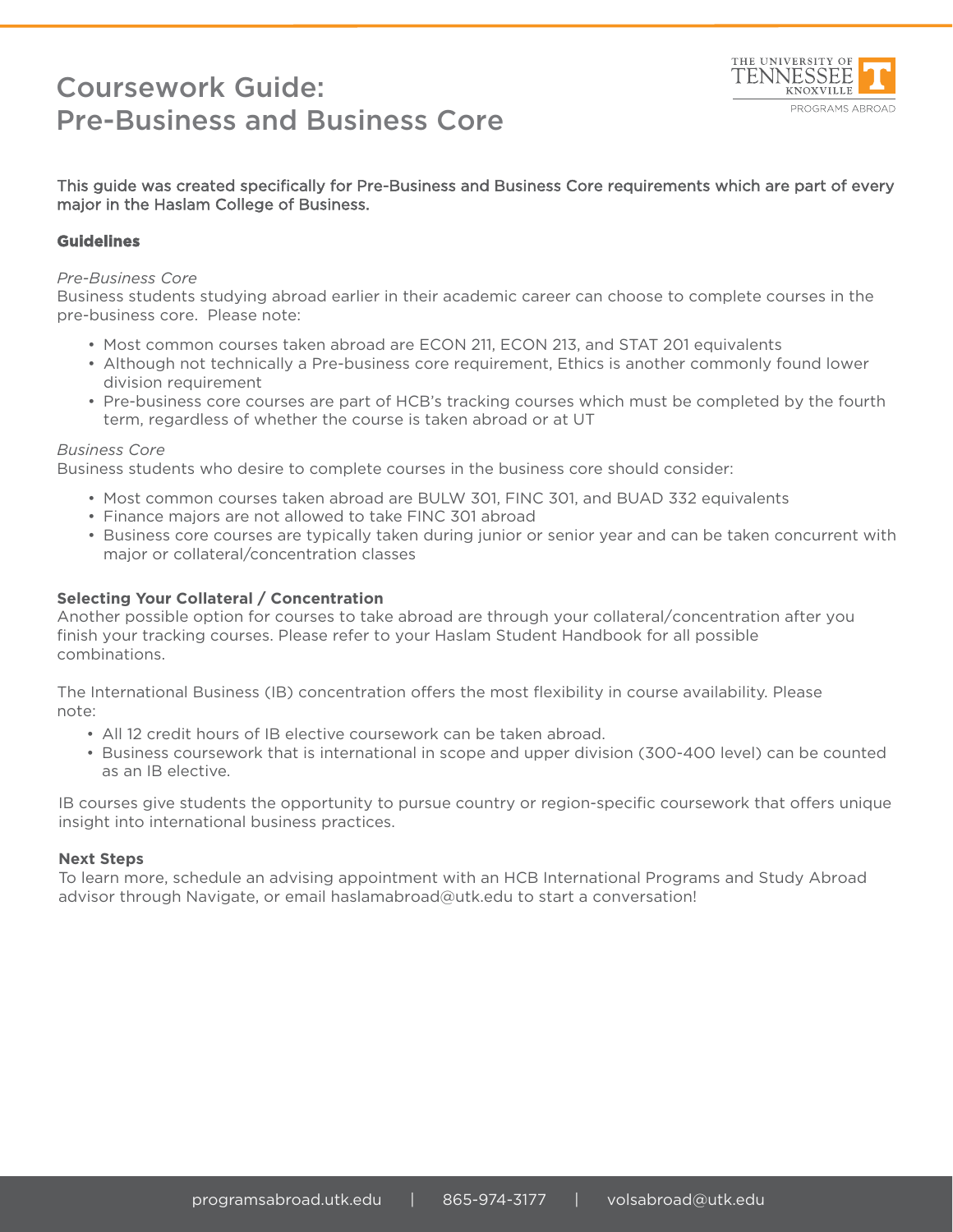# Pre-Business and Business Core



## Semester Programs



## CEA French Riviera: Business, Communications & Liberal Arts

Program Type: UT Affiliate Program Location: Sophia Antipolis, France

*Quick Look: Located in Europe's own "Silicon Valley" is one of the continent's most prestigious business schools, the SKEMA Business School, which has been accredited by AACSB. \*Includes LD & UD core credit*



#### Macquarie University

Program Type: UT Exchange Program Location: Sydney, Australia

*Quick Look: Macquarie University is central to diverse businesses and culture. Macquarie is renowned for its interdisciplinary teaching, highly skilled graduates, and world-class facilities. \*Includes LD core credit*



#### Swansea University

Program Type: UT Exchange Program Location: Swansea, Wales

*Quick Look: Founded in 1920, Swansea University is a research-led institution*  with an excellent reputation for the quality of its student experience. This is *UT's longest running program. \*Includes LD core credits*



## Mahidol University International College

Program Type: UT Exchange Program Location: Nakhonpathom, Thailand

*Quick Look: MUIC is the international component of one of Thailand's oldest universities - resting in a thriving campus town and residential suburb of Bangkok. \*Includes LD & UD core credits*



#### SAI Programs: John Cabot University

Program Type: UT Affiliate Program Location: Rome, Italy

*Quick Look: Since 1972, JCU has offered students from around the world the opportunity to pursue an exceptional academic and cultural education in the heart of one of the most inspiring cities in the world. \*Includes LD & UD core credits*

*\*LD = lower division; UD = upper divison*